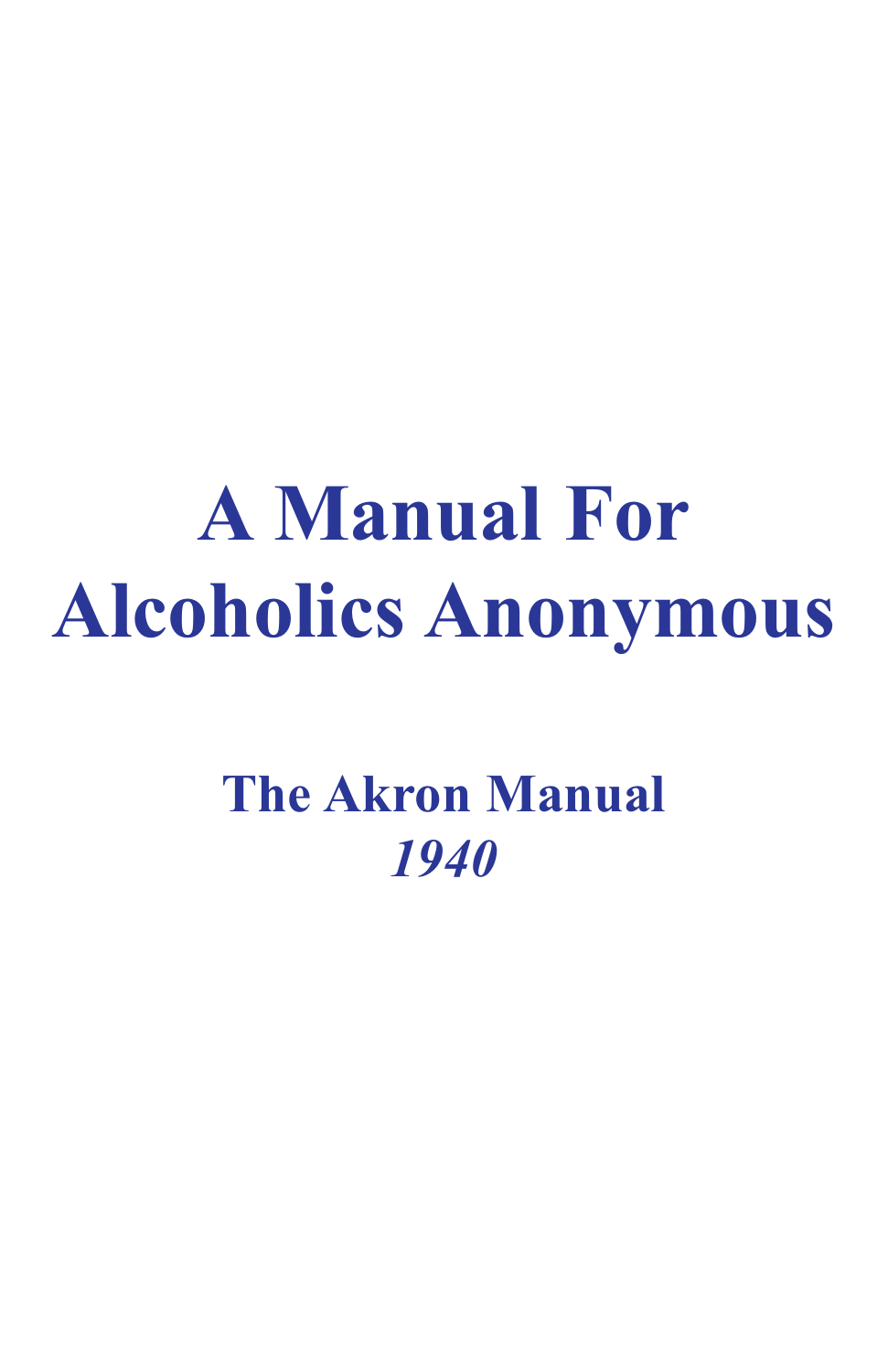#### **Foreword**

This booklet is intended to be a practical guide for new members and sponsors of new members of Alcoholics Anonymous.

#### **Chapter 1**

**To The Newcomer:** The booklet is designed to give you a practical explanation of what to do and what not to do in your search for sobriety. The editors, too, were pretty bewildered by the program at first. They realize that very likely you are groping for answers and offer this pamphlet in order that it may make a little straighter and less confusing the highway you are about to travel.

**To The Sponsor:** If you have never before brought anyone into A.A. the booklet attempts to tell you what your duties are by your "baby," how you should conduct yourself while visiting patients, and other odd bits of information, some of which may be new to you.

The booklet should be read in conjunction with the large book, Alcoholics Anonymous, the Bible, the daily lesson, any other pamphlets that are published by the group, and other constructive literature. A list of suggestions will be found in the back pages of this pamphlet. It is desirable that members of A.A. furnish their prospective "babies" with this Manual as early as possible, particularly in the case of hospitalization.

The experience behind the writing and editing of this pamphlet adds up to hundreds of years of drinking, plus scores of years of recent sobriety. Every suggestion, every word, is backed up by hard experience.

The editors do not pretend any explanation of the spiritual or religious aspects of A.A. It is assumed that this phase of the work will be explained by sponsors. The booklet therefore deals solely with the physical aspects of getting sober and remaining sober.

A.A. in Akron is fortunate in having facilities for hospitalizing its patients. In many communities, however, hospitalization is not available. Although the pamphlet mentions hospitalization throughout, the methods described are effective if the patient is confined to his home, if he is in prison or a mental institution, or if he is attempting to learn A.A. principles and carry on his workaday job at the same time.

If your community has a hospital, either private or general, that has not accepted alcoholic patients in the past, it might be profitable to call on the officials of the institution and explain Alcoholics Anonymous to them.

Explain that we are not in the business of sobering up drunks merely to have them go on another bender. Explain that our aim is total and permanent sobriety. Hospital authorities should know, and if they do not, should be told, that an alcoholic is a sick man, just as sick as a diabetic or a consumptive. Perhaps his affliction will not bring death as quickly as diabetes or tuberculosis, but it will bring death or insanity eventually.

Alcoholism has had a vast amount of nationwide publicity in recent years. It has been discussed in medical journals, national magazines and newspapers. It is possible that a little sales talk will convince the hospital authorities in your community that they should make beds available for patients sponsored by Alcoholics Anonymous.

If the way is finally opened, it is urged that you guard your hospital privileges carefully. Be as certain as you possibly can that your patient sincerely wants A.A.

Above all, carefully observe all hospital rules. It has been our experience that a succession of unruly patients or unruly visitors can bring a speedy termination of hospital privileges. And they will want no part of you or your patient in the future.

Once he starts to sober up, the average alcoholic makes a model hospital patient. He needs little or no nursing or medical care, and he is grateful for his opportunity.

Definition of an Alcoholic Anonymous: An Alcoholic Anonymous is an alcoholic who through application of and adherence to rules laid down by the organization, has completely foresworn the use of any and all alcoholic beverages. The moment he wittingly drinks so much as a drop of beer, wine, spirits, or any other alcoholic drink he automatically loses all status as a member of Alcoholics Anonymous.

A.A. is not interested in sobering up drunks who are not sincere in their desire to remain completely sober for all time. A.A. is not interested in alcoholics who want to sober up merely to go on another bender, sober up because of fear for their jobs, their wives, their social standing, or to clear up some trouble either real or imaginary. In other words, if a person is genuinely sincere in his desire for continued sobriety for his own good, is convinced in his heart that alcohol holds him in its power, and is willing to admit that he is an alcoholic, members of Alcoholics Anonymous will do all in their power, spend days of their time to guide him to a new, a happy, and a contented way of life.

It is utterly essential for the newcomer to say to himself sincerely and without any reservation, "I am doing this for myself and myself alone." Experience has proved in hundreds of cases that unless an alcoholic is sobering up for a purely personal and selfish motive, he will not remain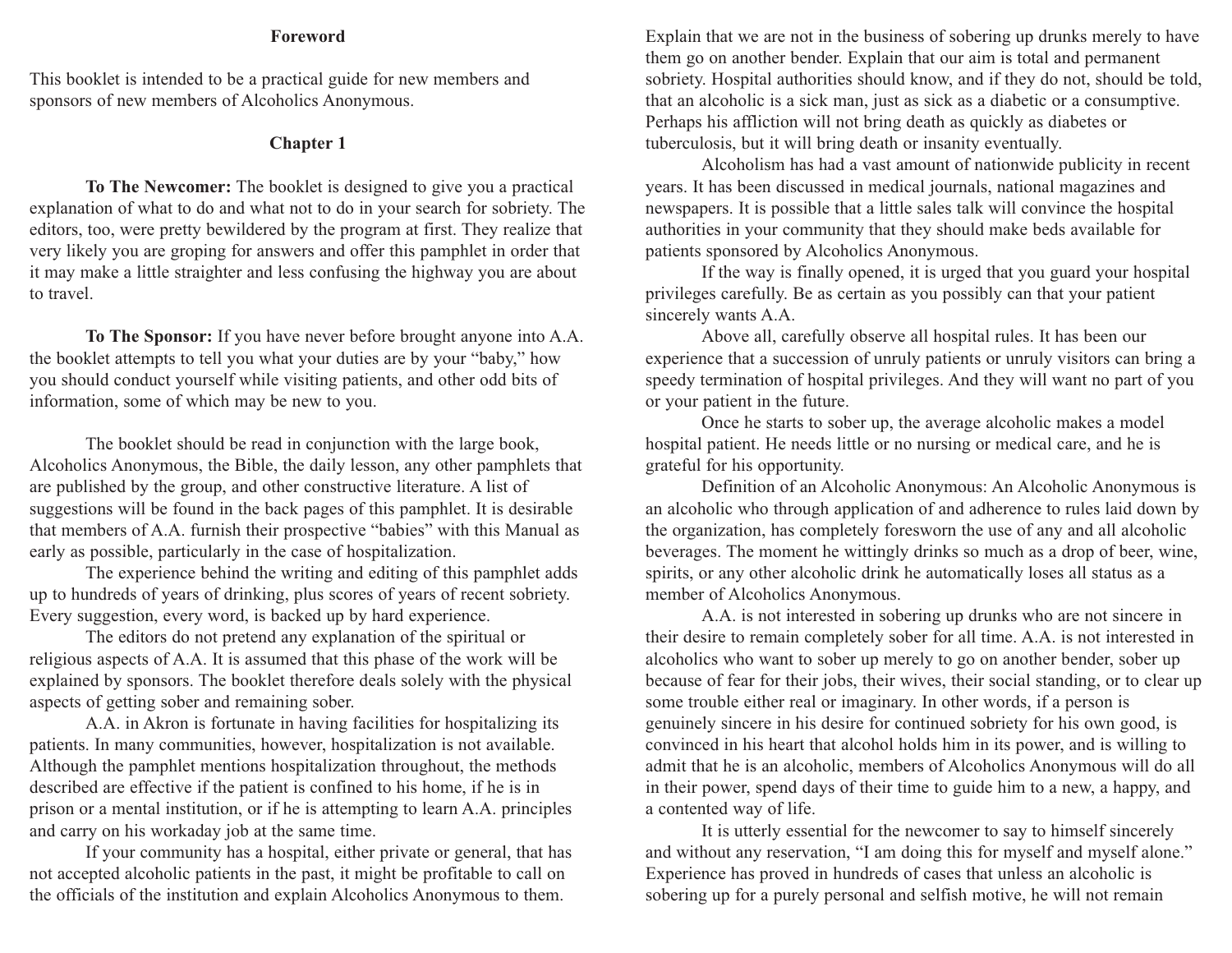sober for any great length of time. He may remain sober for a few weeks or a few months, but the moment the motivating element, usually fear of some sort, disappears, so disappears sobriety.

**To The Newcomer:** It is your life. It is your choice. If you are not completely convinced to your own satisfaction that you are an alcoholic, that your life has become unmanageable; if you are not ready to part with alcohol forever, it would be better for all concerned if you discontinue reading this and give up the idea of becoming a member of Alcoholics Anonymous.

For if you are not convinced, it is not only wasting your own time, but the time of scores of men and women who are genuinely interested in helping you.

## **Chapter 2**

**To The Ladies:** If we seem to slight you in this booklet it is not intentional. We merely use the masculine pronouns "he" and "him" for convenience. We fully realize that alcohol shows no partiality. It does not respect age, sex, nor estate. The millionaire drunk on the best Scotch and the poor man drunk on the cheapest rotgut look like twin brothers when they are in a hospital bed or the gutter. The only difference between a female and a male drunk is that the former is likely to be treated with a little more consideration and courtesy - although generally she does not deserve it. Every word in this pamphlet applies to women as well as men.

*- The Editors*

#### **Chapter 3**

**A word to the Sponsor** who is putting his first newcomer into a hospital or otherwise introducing him to this new way of life: You must assume full responsibility for this man. He trusts you, otherwise he would not submit to hospitalization. You must fulfill all pledges you make to him, either tangible or intangible. If you cannot fulfill a promise, do not make it. It is easy enough to promise a man that he will get his job back if he sobers up. But unless you are certain that it can be fulfilled, don't make that promise. Don't promise financial aid unless you are ready to fulfill your part of the bargain. If you don't know how he is going to pay his hospital bill, don't put him in the hospital unless you are willing to assume financial responsibility.

It is definitely your job to see that he has visitors, and you must visit him frequently yourself. If you hospitalize a man and then neglect him, he will naturally lose confidence in you, assume a "nobody loves me" attitude,

and your half-hearted labors will be lost.

This is a very critical time in his life. He looks to you for courage, hope, comfort and guidance. He fears the past. He is uncertain of the future. And he is in a frame of mind that the least neglect on your part will fill him with resentment and self-pity. You have in your hands the most valuable property in the world - the future of a fellow man. Treat his life as carefully as you would your own. You are literally responsible for his life.

Above all, don't coerce him into a hospital. Don't get him drunk and then throw him in while he is semi-conscious. Chances are he will waken wondering where he is, how he got there. And he won't last.

You should be able to judge if a man is sincere in his desire to quit drinking. Use this judgment. Otherwise you will find yourself needlessly bumping your head into a stone wall and wondering why your "babies" don't stay sober. Remember your own experience. You can remember many times when you would have done anything to get over that awful alcoholic sickness, although you had no desire in the world to give up drinking for good. It doesn't take much good health to inspire an alcoholic to go back and repeat the acts that made him sick. Men who have had pneumonia don't often wittingly expose themselves a second time. But an alcoholic will deliberately get sick over and over again with brief interludes of good health.

You should make it a point to supply your patient with the proper literature - the big Alcoholics Anonymous book, this pamphlet, other available pamphlets, a Bible, and anything else that has helped you. Impress upon him the wisdom and necessity of reading and re-reading this literature. The more he learns about A.A. the easier the road to recovery.

Study the newcomer and decide who among your A.A. friends might have the best story and exert the best influence on him. There are all types in A.A. and regardless of whom you hospitalize, there are dozens who can help him. An hour on the telephone will produce callers. Don't depend on chance. Stray visitors may drop in, but twenty or thirty phone calls will clinch matters and remove uncertainty. It is your responsibility to conjure up callers.

Impress upon your patient that his visitors are not making purely social calls. Their conversation is similar to medicine. Urge him to listen carefully to all that is said, and then meditate upon it after his visitor leaves.

When your patient is out of the hospital your work has not ended. It is now your duty not only to him but to yourself to see that he starts out on the right foot.

Accompany him to his first meeting. Take him along with you when you call on the next patient. Telephone him when there are other patients.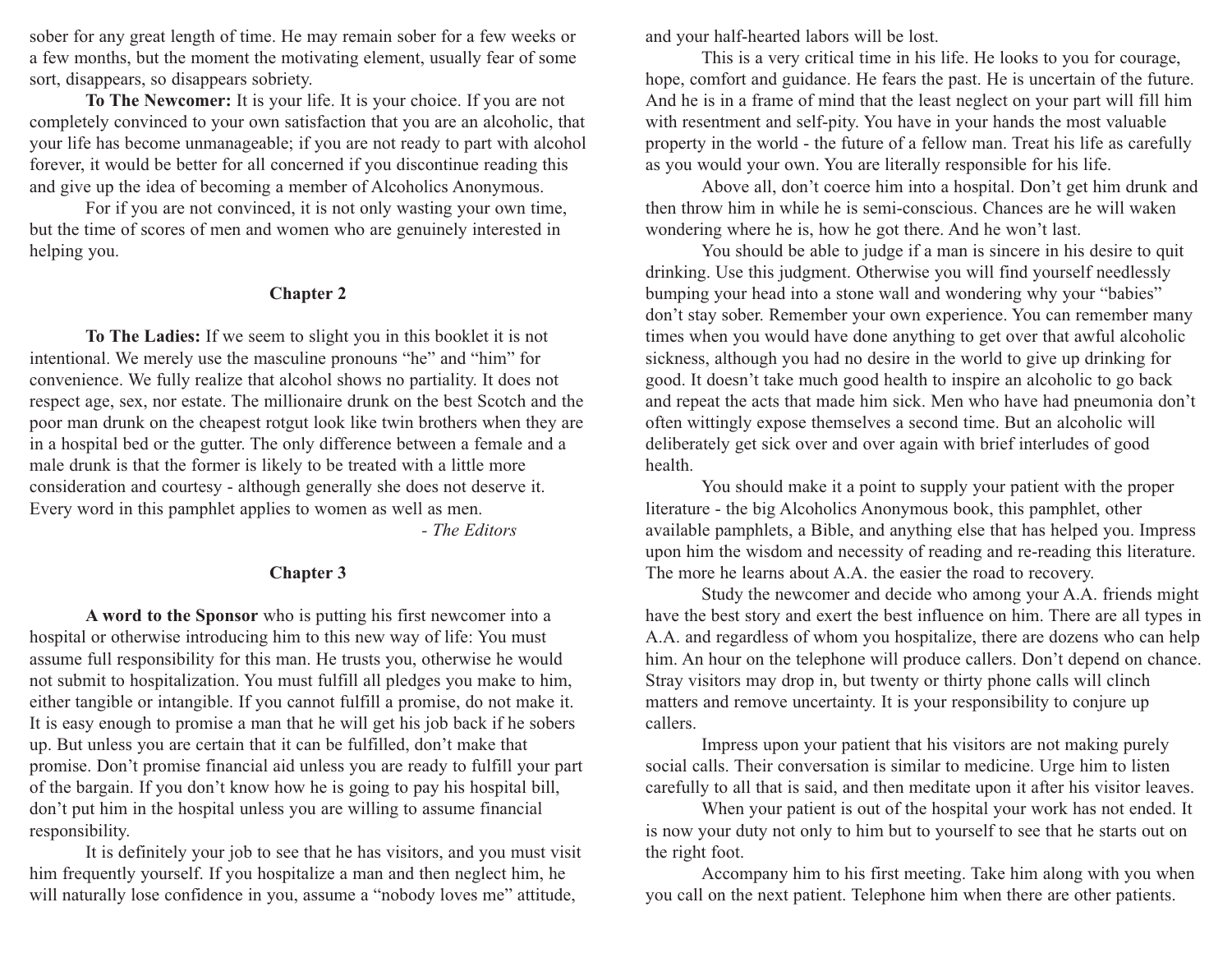Drop in at his home occasionally. Telephone him as often as possible. Urge him to look up the new friends he has made. Counsel and advise him. There was a certain amount of glamour connected with being a patient in the hospital. He had many visitors. His time was occupied. But now that he has been discharged, the glamour has worn off. He probably will be lonely. He may be too timid to seek the companionship of his new friends.

Experience has proved this to be a very critical period. So your labors have not ended. Give him as much attention as you did when you first called on him - until he can find the road by himself.

Remember, you depend on the newcomer to keep you sober as much as he depends on you. So never lose touch with your responsibility, which never ends.

Remember the old adage, "Two is company and three is a crowd." If you find a patient has one or more visitors don't go into the room. An alcoholic goes to the hospital for two reasons only - to get sober and to learn how to keep sober. The former is easy. Cut off the alcohol and a person is bound to get sober. So the really important thing is to learn how to keep sober. Experience has taught that when more than three gather in a room, patient included, the talk turns to the World Series, politics, funny drunken incidents, and "I could drink more than you."

Such discussion is a waste of the patient's time and money. It is assumed that he wants to know how you are managing to keep sober, and you won't hold his attention if there is a crowd in the room.

If you must enter the room when there is another visitor, do it quietly and unobtrusively. Sit down in a corner and be silent until the other visitor has concluded. If he wants any comments from you he will ask for them.

One more word. It is desirable that the patient's visitors be confined to members of Alcoholics Anonymous. Have a quiet talk with his wife or his family before he goes to the hospital. Explain that he will be in good hands and that it is only through kindness to him that his family and friends are asked to stay away. New members are likely to be a little shy. If they find a woman in the patient's room they are not inclined to "let down their hair." The older hands don't mind it, but a new member might unwittingly be kept from delivering a valuable message.

## **Chapter 4**

**To The Newcomer:** Now you are in the hospital. Or perhaps you are learning to be an Alcoholic Anonymous the "hard way" by continuing at your job while undertaking sobriety.

You will have many callers. They will come singly and in pairs.

They may arrive at all hours, from early morning to late night. Some you will like; some you will resent, some will seem stupid; others will strike you as silly, fanatic or slightly insane; some will tell you a story that will be "right down your alley." But remember this - never for one minute forget it:

Every single one of them is a former drunk and every single one is trying to help you! Your visitor has had the very problems that you are facing now. In comparison with some, your problems are trifles. You have one thing in common with every visitor - an alcoholic problem. Your caller may have been sober for a week or for half a decade. He still has an alcoholic problem, and if he for one moment forgets to follow any single rule for sober living, he may be occupying your hospital bed tomorrow.

Alcoholics Anonymous is one hundred percent effective for those who faithfully follow the rules. **It is those who try to cut corners who find themselves back in their old drunken state.**

Your visitor is going out of his way, taking up his time, perhaps missing a pleasant evening at home or at the theater by calling on you. His motives are twofold: He is selfish in that by calling on you he is taking out a little more "sobriety insurance" for himself; and secondly, he is genuinely anxious to pass along the peace and happiness a new way of life has brought him. He is also paying off a debt - paying the people who led him to the path of sobriety by helping someone else. In a very short time you too will find yourself paying off your debt, by carrying the word to another.

Always bear in mind that your caller not so many days or months ago occupied the same bed you are in today.

And here we might, despite our promise earlier in the booklet, give you a hint on the spiritual phase of Alcoholics Anonymous. You will be told to have faith in a Higher Power. First have faith in your visitor. He is sincere. He is not lying to you. He is not attempting to sell you a bill of goods. A.A. is given away, not sold. Believe him when he tells you what you must do to attain sobriety.

His very presence and appearance should be proof to you that the A.A. program really works. He is extending a helping hand and for himself asks nothing in return. Regardless of who he is or what he has to say, listen to him carefully and courteously. Your alcohol-befuddled mind may not absorb all he says in an hour's conversation, but you will find that when he leaves certain things he has said will come back to you. Ponder these things carefully. They may bring you salvation. It has been the history of A.A. that one never knows where lightning will strike. You may pick up the germ of an idea from the most unexpected source. That single idea may shape the course of your entire life, may be the start of an entirely new philosophy. So no matter who your caller is, or what he says, listen attentively.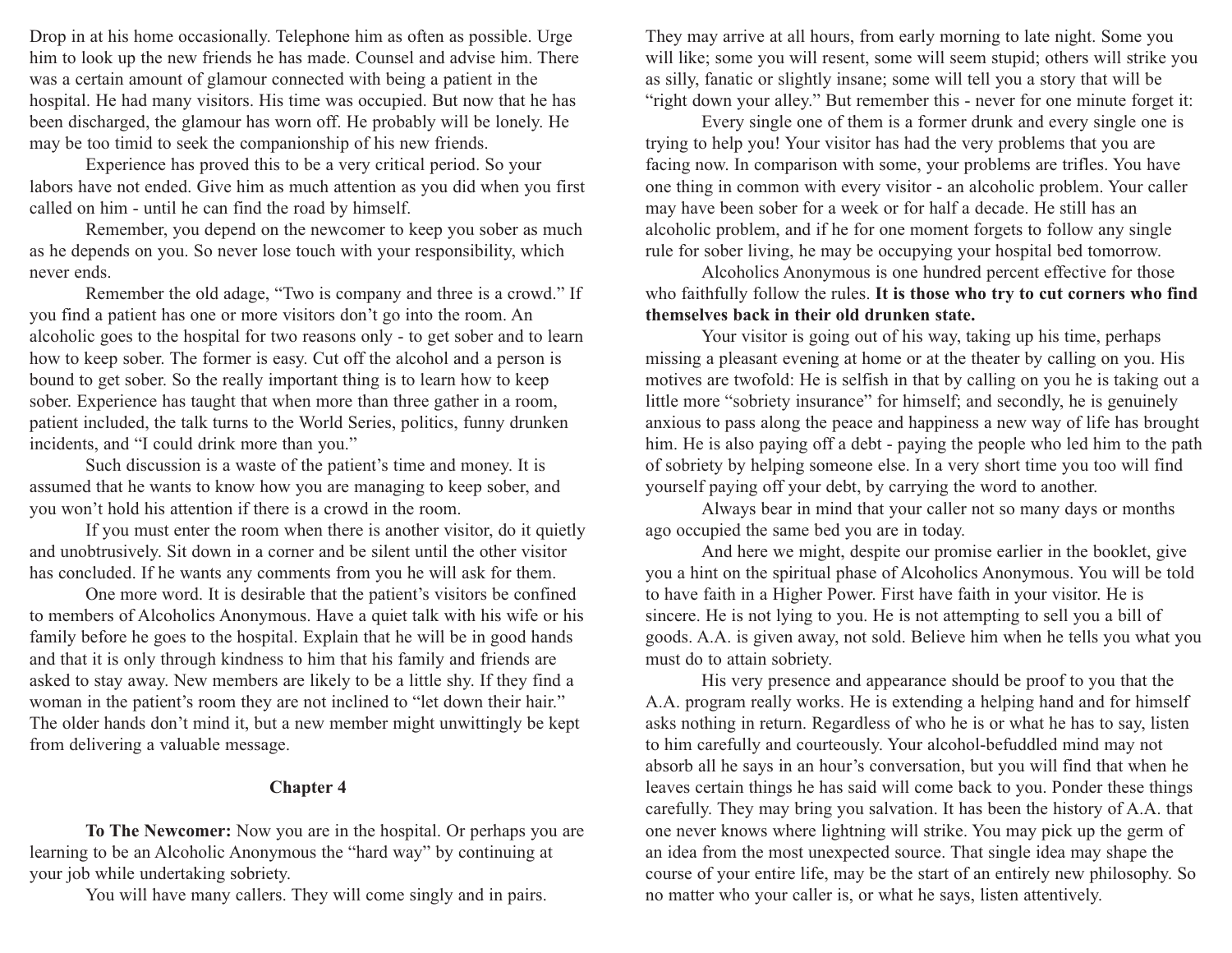Your problem has always seemed to be shared by no one else in this world. You cannot conceive of anyone else in your predicament.

Forget it! Your problem dates back to the very beginning of history. Some long-forgotten hero discovered that the juice of the grape made a pleasant drink that brought pleasant results. That same hero probably drank copiously until he suddenly discovered that he could not control his appetite for the juice of the grape. And then he found himself in the same predicament you are in now - sick, worried, crazed with fear, and extremely thirsty.

Your caller once felt that he alone in the world had a drinking problem, and was amazed into sobriety when he discovered that countless thousands were sharing his troubles.

He also found out that when he brought his troubles out of their dark and secret hiding place and exposed them to the cleansing light of day, they were half conquered. And so it will be for you. Bring your problems out in the open and you will be amazed how they disappear.

It cannot be repeated too often: Listen carefully and think over at great length.

## **Chapter 5**

**Now You Are Alone.** When you go to the hospital with typhoid fever your one thought is to be cured. When you go to the hospital as a chronic alcoholic your only thought should be to conquer a disease that is just as deadly if not so quick to kill. And rest assured that the disease is deadly. The mental hospitals are filled with chronic alcoholics. The vital statistics files in every community are filled with deaths due to acute alcoholism.

This is the most serious moment in your life. You can leave the hospital and resume an alcoholic road to an untimely grave or padded cell, or you can start upward to a life that is happy beyond any expectation.

It is your choice and your choice alone. Your newly found friends cannot police you to keep you sober. They have neither the time nor the inclination. They will go to unbelievable lengths to help you but there is a limit to all things.

Shortly after you leave the hospital you will be on your own. The Bible tells us to put "first things first." Alcohol is obviously the first thing in your life. So concentrate on conquering it.

You could have gone through the mechanics of sobering up at home. Your new friends could have called on you in your own living room. But at home there would have been a hundred and one things to distract your

attention - the radio, the furnace, a broken screen door, a walk to the drug store, your own family affairs. Every one of these things would make you forget the most important thing in your life, the thing upon which depends life or death - complete and endless sobriety. That is why you are in the hospital. You have time to think; you have time to read; you will have time to examine your life, past and present, and to reflect upon what it can be in the future. And don't be in a hurry to leave. Your sponsor knows best. Stay in the hospital until you have at least a rudimentary understanding of the program.

There is the Bible that you haven't opened for years. Get acquainted with it. Read it with an open mind. You will find things that will amaze you. You will be convinced that certain passages were written with you in mind. Read the Sermon on the Mount (Matthew V, VI, and VII). Read St. Paul's inspired essay on love (I Corinthians XIII). Read the Book of James. Read the Twenty-third and Ninety-first Psalms. These readings are brief but so important.

Read Alcoholics Anonymous and then read it again. You may find that it contains your own story. It will become your second Bible. Ask your callers to suggest other readings.

If you are puzzled, ask questions. One of your callers will know the answers. Get your sponsor to explain to you the Twelve Steps. If he is not too certain about them - he may be new in this work - ask someone else. The Twelve Steps are listed in the back of this booklet.

There is no standing still in A.A. You either forge ahead or slip backwards. Even the oldest members, the founders, learn something new almost every day.

You can never learn too much in the search for sobriety.

## **Chapter 6**

**Now You Are Out Of The Hospital.** By this time you should know if you want to go along with A.A., or if you want to slip back into that old headache that you called life. You are physically sober and well - a bit shaky, perhaps, but that will wear off in a short time. Reflect that you didn't get into this condition over night, and that you cannot expect to get out of it in a couple of hours or days.

You feel good enough to go on another bender, or good enough to try a different scheme of things - sobriety.

You have decided to go along with Alcoholics Anonymous? Very well, you will never regret it.

First off, your day will have a new pattern. You will open the day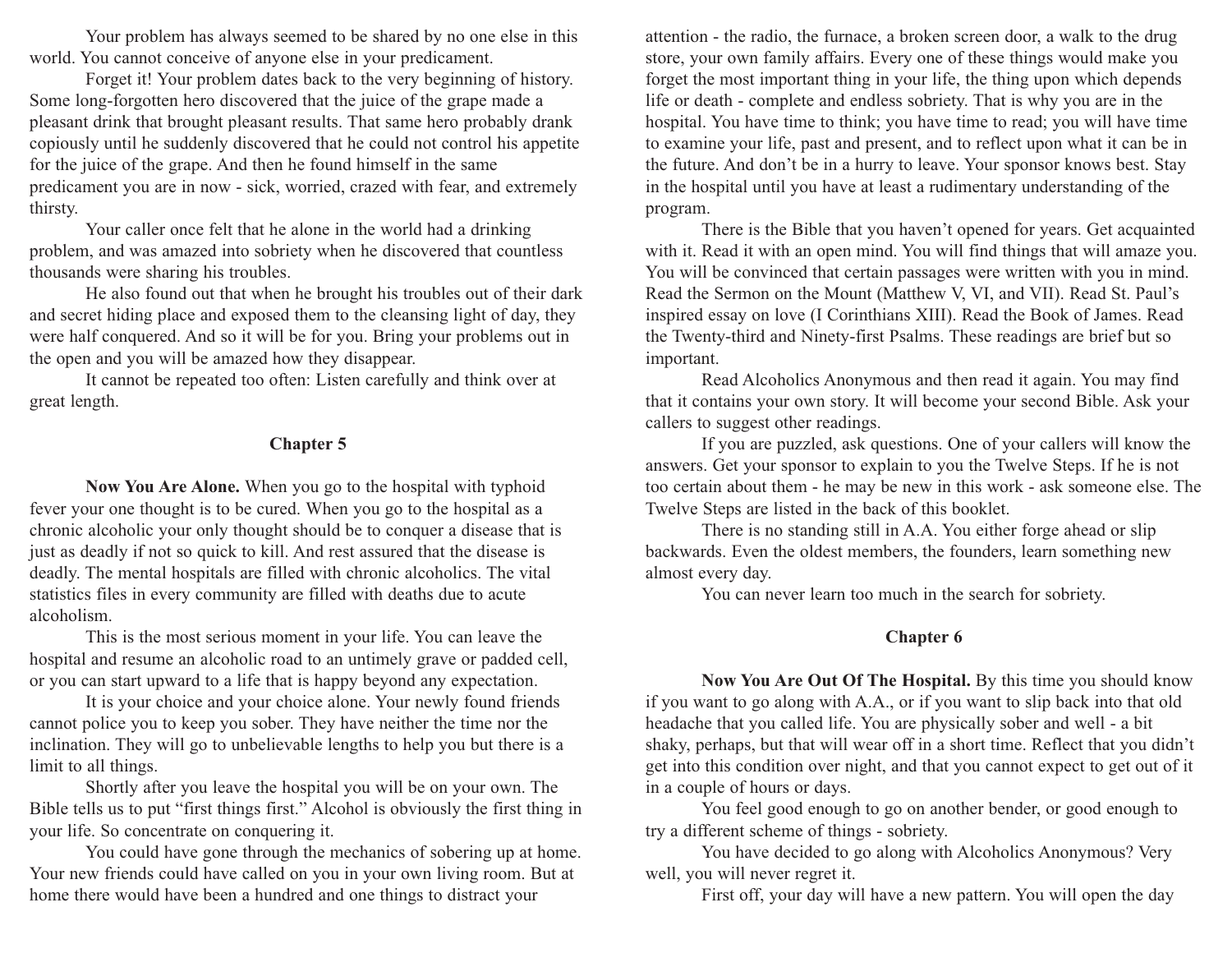with a quiet period. This will be explained by your sponsor. You will read the Upper Room, or whatever you think best for yourself. You will say a little prayer asking for help during the day. You will go about your daily work, and your associates will be surprised at you clear-eyed, the disappearance of that haunted look and your willingness to make up for the past. Your sponsor may drop in to see you, or call you on the telephone. There may be a meeting of an A.A. group. Attend it without question. You have no valid excuse except sickness or being out of town, for not attending. You may call on a new patient. Don't wait until tomorrow to do this. You will find the work fascinating. You will find a kindred soul. And you will be giving yourself a new boost along the road to sobriety. Finally, at the end of the day you will say another little prayer of thanks and gratitude for a day of sobriety. You will have lived a full day - a full, constructive day. And you will be grateful.

You feel that you have nothing to say to a new patient? No story to tell? Nonsense! You have been sober for a day, or for a week. Obviously, you must have done something to stay sober, even for that short length of time. That is your story. And believe it or not, the patient won't realize that you are nearly as much of a tyro as he is. Definitely you have something to say. And with each succeeding visit you will find that your story comes easier, that you have more confidence in your ability to be of help. The harder you work at sobriety the easier it is to remain sober.

Your sponsor will take you to your first meeting. You will find it new, but inspiration. You will find an atmosphere of peace and contentment that you didn't know existed.

After you have attended several meetings it will be your duty to get up on your feet and say something. You will have something to say, even if it is only to express gratitude to the group for having helped you. Before many months have passed you will be asked to lead a meeting. Don't try to put it off with excuses. It is part of the program. Even if you don't think highly of yourself as a public speaker, remember you are among friends, and that your friends also are ex-drunks.

Get in contact with your new friends. Call them up. Drop in at their homes or offices. The door is always open to a fellow-alcoholic.

Before long you will have a new thrill - the thrill of helping someone else. There is no greater satisfaction in the world than watching the progress of a new Alcoholic Anonymous. When you first see him in his hospital bed he may be unshaved, bleary-eyed, dirty, incoherent. Perhaps the next day he has shaved and cleaned up. A day later his eyes are brighter, new color has come into his face. He talks more intelligently. He leaves the hospital, goes to work, and buys some new clothes. And in a month you will hardly

recognize him as the derelict you first met in the hospital. No whisky in the world can give you this thrill.

Above all, remember this: keep the rules in mind. As long as you follow them you are on firm ground. But the least deviation - and you are vulnerable.

**As a new member**, remember that you are one of the most important cogs in the machinery of A.A. Without the work of the new member, A.A. could not have grown as it has. You will bring into this work a fresh enthusiasm, the zeal of a crusader. You will want everyone to share with you the blessings of this new life. You will be tireless in your efforts to help others. And it is a splendid enthusiasm! Cherish it as long as you can.

It is not likely that your fresh enthusiasm will last forever. You will find, however, that as initial enthusiasm wanes, it is replaced with a greater understanding, deeper sympathy, and more complete knowledge. You will eventually become an "elder statesman" of A.A. and you will be able to use your knowledge to help not only brand new members, but those who have been members for a year or more, but who still have perplexing problems. And as a new member, do not hesitate to bring your problems to these "elder statesmen." They may be able to solve your headaches and make easier your pain.

And now you are ready to go back and read Part III of this booklet. For you are ready to sponsor some other poor alcoholic who is desperately in need of help, both human and Divine.

So God bless you and keep you.

#### **Yardstick for Alcoholics**

**The Prospective member** of A.A. may have some doubts if he is actually an alcoholic. A.A. in Akron has found a yardstick prepared by psychiatrists of Johns Hopkins University to be very valuable in helping the alcoholic decide for himself.

Have your prospect answer the following questions, being as honest as possible with himself in deciding the answers. If he answers **Yes** to one of the questions, there is a definite warning that he **may** be an alcoholic. If he answers **Yes** to any two, the chances are that he IS an alcoholic. If he answers **Yes** to any three or more, he **is definitely** an alcoholic and in need of help. The questions:

1. Do you lose time from work due to drinking?

2. Is drinking making your home life unhappy?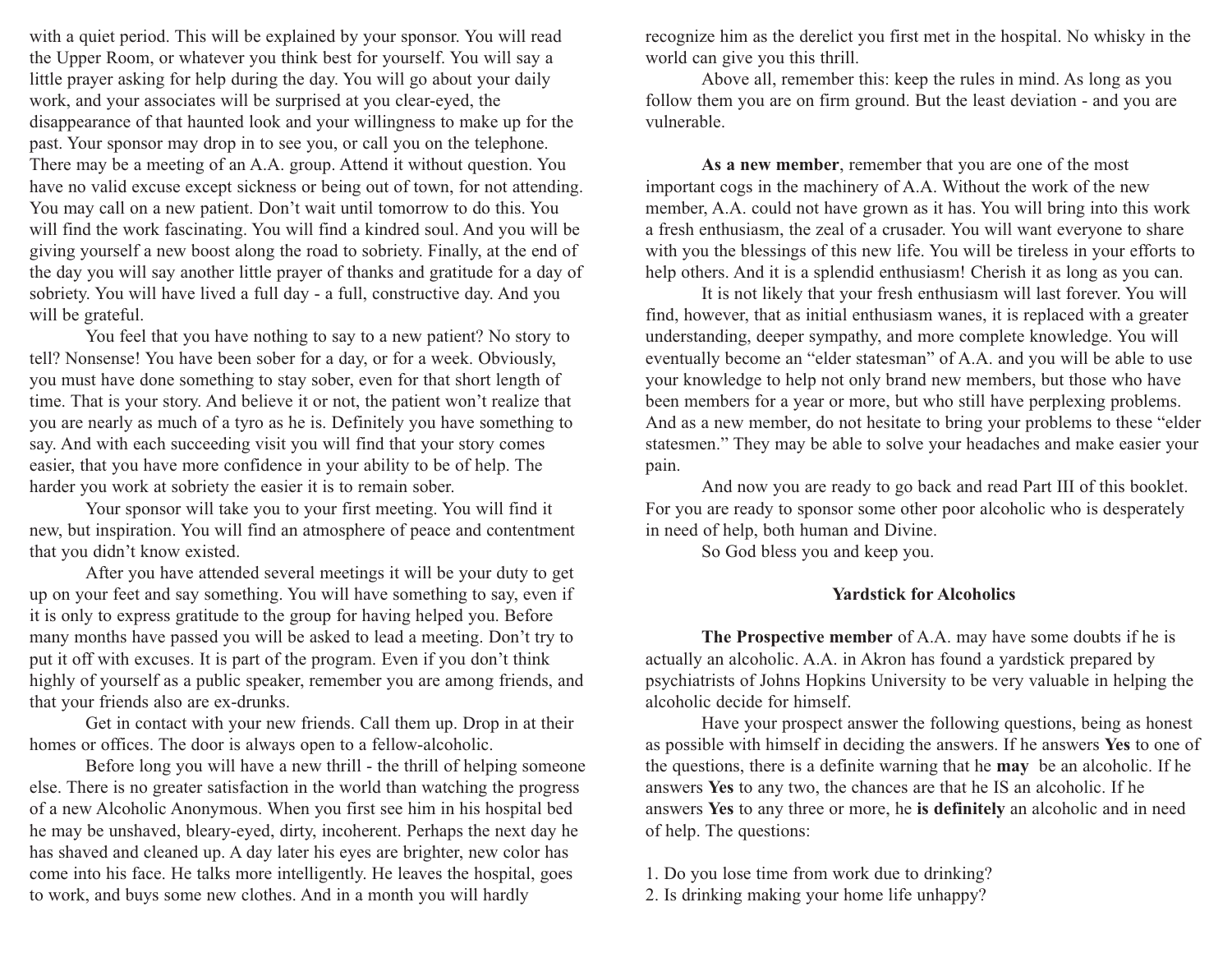3. Do you drink because you are shy with other people?

4. Is drinking affecting your reputation?

5. Have you gotten into financial difficulties as a result of drinking?

6. Have you ever stolen, pawned property, or "borrowed" to get money for alcoholic beverages?

7. Do you turn to lower companions and an inferior environment when drinking?

- 8. Does your drinking make you careless of your family's welfare?
- 9. Has your ambition decreased since drinking?
- 10. Do you crave a drink at a definite time daily?
- 11. Do you want a drink the next morning?
- 12. Does drinking cause you to have difficulty in sleeping?
- 13. Has your efficiency decreased since drinking?
- 14. Is drinking jeopardizing your job or business?
- 15. Do you drink to escape from worries or troubles?
- 16. Do you drink alone?
- 17. Have you ever had a complete loss of memory as a result of drinking?
- 18. Has your physician ever treated you for drinking?
- 19. Do you drink to build up your self-confidence?

20. Have you ever been to a hospital or institution on account of drinking?

## **Random Thoughts**

**Now that you are sober**, you naturally feel that you want to make restitution in every possible way for the trouble you have caused your family, your friends, others. You want to get back on the job - if you still have a job - earn money, pay your immediate debts and obligations of long standing and almost forgotten. Money - you must have money, you think. And you also want to make restitution in action in many ways not financial. If you could wave a magic wand and do all these things you would do it, wouldn't you?

Well, don't be in a hurry. You can't do all these things overnight. But you can do them - gradually, step by step. You may safely leave these matters to a Higher Power as you perhaps ponder them in your morning period of contemplation. If you are sincerely resolved to do your part, they will all be adjusted.

"Be still and know that I am God."

**Sobriety is the most important thing in your life**, without exception. You may believe your job, or your home life, or one of many other things comes first. But consider, if you do not get sober and stay sober, chances are you won't have a job, a family, or even sanity or life. If you are convinced that everything in life depends on your sobriety, you have just so much more chance of getting sober and staying sober. If you put other things first you are only hurting your chances.

You aren't very important in this world. If you lose your job someone better will replace you. If you die your wife will mourn briefly, and then remarry. Your children will grow up and you will be but a memory. In the last analysis, you are the only one who benefits by your sobriety. Seek to cultivate humility. Remember that cockiness leads to a speedy fall.

**If you think** you can cheat - sneak a drink or two without anyone else knowing - remember, you are only cheating yourself. You are the one who will be hurt by conscience. You are the one who will suffer a hangover. And you are the one who will return to a hospital bed.

Bear constantly in mind that you are only one drink away from trouble. Whether you have been sober a day, a month, a year or a decade, one single drink is a certain way to go off on a binge or a series of binges. It is the first drink - not the second, fifth or twentieth - that causes the trouble.

And remember, the more A.A. work you do, the harder you train, the less likely it is that you will take that first drink.

It is something like two boxers. If they are of the same weight, the same strength and the same ability, and only one trains faithfully while the other spends his time in night clubs and bars, it is pretty sure that the man who trains will be the winner. So let attendance at meetings be your road work; helping newcomers your sparring and shadow boxing; your reading, meditation and clear thinking your gymnasium work; and you won't have to fear a knockout at the hands of John Barleycorn.

*"Take therefore no thought for the morrow: for the morrow shall take thought for the things itself. Sufficient unto the day is the evil thereof."* - Matthew VI, 34.

These words are taken from the Sermon on the Mount. Simply, they mean live in today only. Forget yesterday. Do not anticipate tomorrow. You can only live one day at a time, and if you do a good job of that, you will have little trouble. One of the easiest, most practical ways of keeping sober ever devised is the day by day plan, the 24-hour plan.

You know that it is possible to stay sober for 24 hours. You have done it many times. All right. Stay sober for one day at a time. When you get up in the morning make up your mind that you will not take a drink for the entire day. Ask the Greater Power for a little help in this. If anyone asks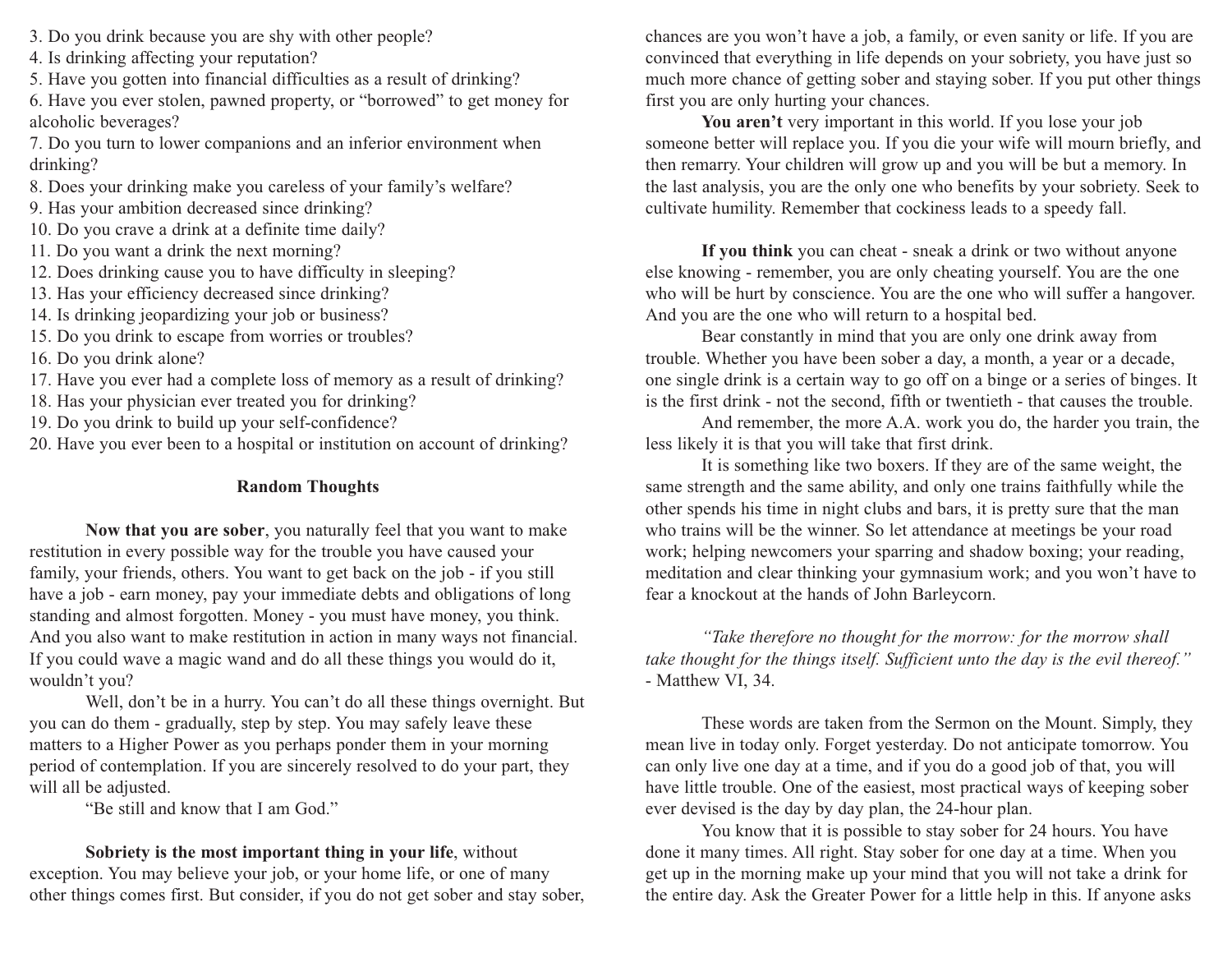you to have a drink, take a rain check. Say you will have it tomorrow. Then when you go to bed at night, finding yourself sober, say a little word of thanks to the Greater Power for having helped you.

Repeat the performance the next day. And the next. Before you realize it you will have been sober a week, a month, a year. And yet you will have only been sober a day at a time.

If you set a time limit on your sobriety you will be looking forward to that day, and each day will be a burden to you. You will burn with impatience. But with no goal the whole thing clears itself, almost miraculously.

*Try the day by day plan.*

Medical men will tell you that alcoholics are all alike in at least one respect: they are emotionally immature.

In other words, alcoholics have not learned to think like adults.

The child, lying in bed at night, becomes frightened by a shadow on the wall, and hides his head under the covers.

The adult, seeing the same shadow, knows there is a logical reason for it. He sees the streetlight, then the bedpost, and he knows what causes the shadow. He has simply done what the child is incapable of doing - Thought. And through thinking he has avoided fear.

Learn to think things out. Take a thought and follow it through to its conclusion.

If you are tempted to take a drink, reason out for yourself what will happen. Because if you give serious consideration to the consequences you will have the battle won.

**So You're Different!** So you think you are not an alcoholic!

As many Alcoholics Anonymous have gone off the deep end for that kind of thinking as almost all the other reasons combined.

If you have all the symptoms your sponsor will tell you about and that you hear about at meetings, rest assured you are an alcoholic and no different from the rest of the breed.

But don't make the mistake of finding it out the hard way - by experimenting with liquor. You will find it a painful experience and will only learn that you are not different.

**At meetings** don't criticize the leader. He has his own problems and is doing his best to solve them. Help him along by standing up and saying a few words. He will appreciate your kindness and thoughtfulness.

**Don't** criticize the methods of others. Strangely enough, you may change your own ideas as you become older in sobriety. Remember there are a dozen roads from New York to Chicago, but they all land in Chicago.

**What's your hurry?** Perhaps you don't feel you are getting the hang of this program as rapidly as you should. Forget it. It probably took you years to get in this condition. You certainly cannot expect a complete cure overnight. You are not expected to grasp the entire program in one day. No one else has ever done that, so it certainly is not expected of you. Even the earliest members are learning something new about sober living nearly every day. There is an old saying, "Easy does it." It is a motto that any alcoholic could well ponder. A child learns to add and subtract in the lower grades. He is not expected to do problems in algebra until he is in high school. Sobriety is a thing that must be learned step by step. If anything puzzles you, ask your new friends about it, or forget it for the time being. The time is not so far away when you will have a good understanding of the entire program. Meantime, **Easy Does It!**

**The A.A. Program** is not a "cure," in the accepted sense of the word. There is no known "cure" for alcoholism except complete abstinence. It has been definitely proved that an alcoholic can never again be a normal drinker. The disease, however, can be arrested. How soon you will be cured of a desire to drink is another matter. That depends entirely upon how quickly you can succeed in changing your fundamental outlook on life. For as your outlook changes for the better, desire will become less pronounced, until it disappears almost entirely. It may be weeks or it may be months. Your sincerity and your capacity for working with others on the A.A. program will determine the length of time.

Earlier in this pamphlet it was advised to keep relatives away from the hospital. The reason was explained. But after the patient leaves the hospital, it would be [useful] to bring the wife, husband, or other close relative to [an A.A.] meeting. It will give them a clearer understanding of the program and enable them to cooperate more intelligently and more closely in the period of readjustment.

**Diet and rest** play an important part in the rehabilitation of an alcoholic. For many, we bludgeoned ourselves physically, eating improper foods, sleeping with the aid of alcohol. In our drinking days we ate a bowl of chili or a hamburg sandwich because they were filling and cheap. We sacrificed good food so we would have more money for whiskey. We were the living counterparts of the old joke: "What, buying bread? And not a drop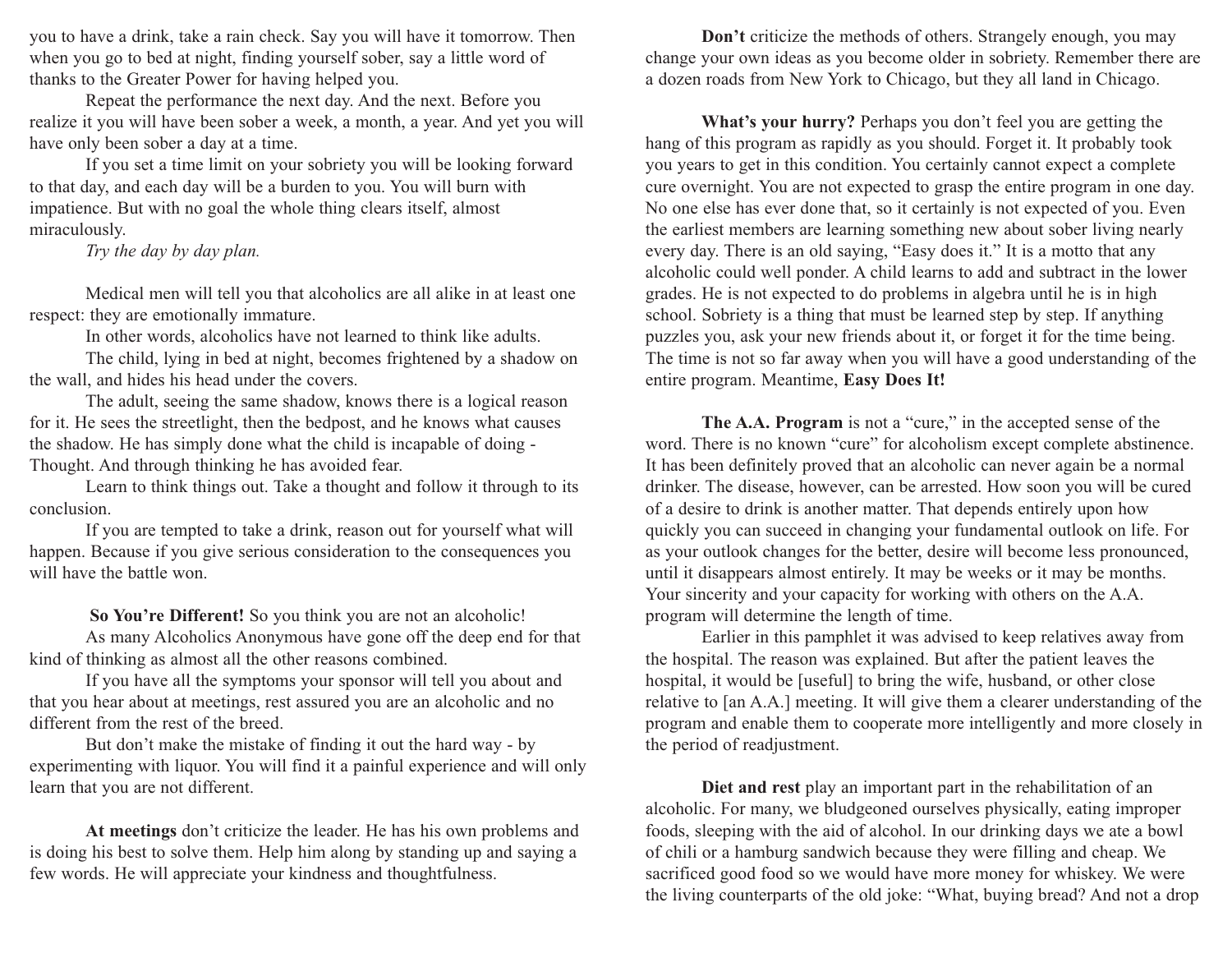of whiskey in the house!" Our rest was the same. We slept when we passed out. We were the ones who turned out the streetlights and rolled up the sidewalks.

We now find that it is wise to eat balanced meals at regular hours, and get the proper amount of sleep without the unhealthy aid of liquor and sleeping pills. Vitamin B1 (thiamin hydrochloride) or B complex will help steady our nerves and build up a vitamin deficiency. Fresh vegetables and fruits will help.

In fact, it is a wise move to consult a physician, possibly have a complete physical examination. Your doctor will then recommend a course in vitamins, a balanced diet, and advise you as to rest.

The reason for this advice is simple. If we are undernourished and lack rest we become irritable and nervous. In this condition our tempers get out of control, our feelings are easily wounded, and we get back to the old and dangerous thought processes - "Oh, to hell with it. I'll get drunk and show 'em."

**Many Members of A.A.** find it helpful, even after a long period of sobriety, to add an extra ration of carbohydrates to their diet. Alcohol turns to sugar in the body, and when we deprive ourselves of alcohol our bodies cry for sugar. This often manifests itself in a form of nervousness.

Carry candy in your pocket. Keep it in your home. Eat desserts. Try an occasional ice cream soda or malted milk. You may find that it solves a problem by calming your nerves.

## **Meetings**

**It has been** found advisable to hold meetings at least once a week at a specified time and place. Meetings provide a means for an exchange of ideas, the renewing of friendships, opportunity to review the work being carried on, a sense of security, and an additional reminder that we are alcoholics and must be continuously on the alert against the temptation to slip backward into the old drunken way of life.

In larger communities where there are several groups it is recommended that the new member attend as many meetings as possible. He will find that the more he is exposed to A.A. the sooner he will absorb its principles, the easier it will become to remain sober, and the sooner problems will shrink and tend to disappear.

As a newcomer you will be somewhat bewildered by your first meeting. It is even possible that it will not make sense to you. Many have this experience. But if you don't find yourself enjoying your first meeting, pause to remember that you probably didn't care for the taste of your first drink of whiskey - particularly if it was in bootleg days.

Again, you may feel like a "country cousin" at your first meeting. Your sponsor should see to it that this is not the case. But even if he neglects his duty, don't feel too badly. Don't be afraid to "horn in." If you are being neglected it is just an oversight, and you are entirely welcome. It is possible that you may not even be recognized because your appearance has changed for the better. In a week or two you will find yourself in the middle of things - and very likely neglecting other newcomers.

So attend your first meeting with an open mind. Even if you aren't impressed try it again. Before long you will genuinely enjoy attending and a little later you will feel that the week has been incomplete if you have not attended at least one A.A. meeting. Remember that attendance at meetings is one of the most important requisites of remaining sober.

**A.A. of Akron** gets many inquiries about how to conduct a meeting. Methods differ in many parts of the country. There are discussion groups, study groups, meetings where a leader takes up the entire time himself, etc.

Here, briefly, is how meetings are conducted in the dozen or more Akron groups, a method that has been used since the founding of A.A.:

The speaker can be selected from the local group, someone from another group or another city, or on occasion, a guest from the ranks of clergymen, doctors, the judiciary, or anyone who may be of help. In the case of such an outsider, he is generally introduced by the secretary or some other member.

The leader opens the meeting with a prayer, or asks someone else to pray. The prayer can be original, or it can be taken from a prayer book, or from some publication such as The Upper Room.

The topic is entirely up to the leader. He can tell of his drinking experiences, or what he has done to keep sober, or he can advance his own theories on A.A. His talk lasts from 20 to 40 minutes, at which time he asks for comment or testimony from the floor.

Just before the meeting closes - one hour in Akron - the leader asks for announcements or reports (such as next week's leader, social affairs, new members to be called on, etc.). In closing the entire group stands and repeats the Lord's Prayer. It is courteous to give the speaker enough advance notice so that he may prepare his talk if he so desires.

The physical set-up of groups varies in many cities. Those who are about to start new groups may be interested in the method used by Akron Group No. 1. It is merely a suggestion, however.